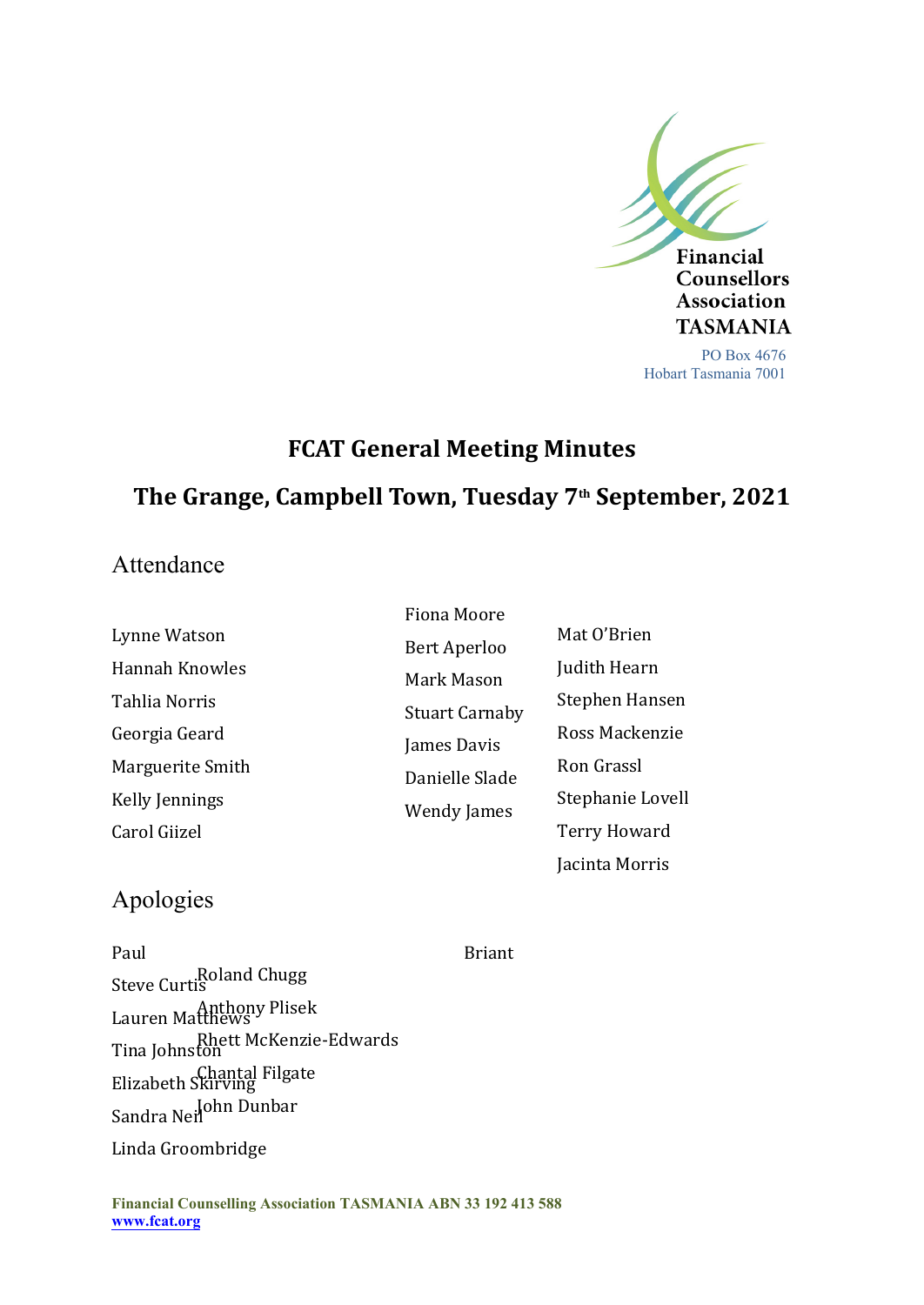Meeting opened by James 11:05am

#### **Minutes of the last meeting**

No comments. Moved by James, seconded by Fiona.

#### **Business arising from minutes**

Nil. Minutes of last meeting accepted.

#### **FCAT Professional Supervision Policy**

In November 2020 FCA introduced a national policy for the professional supervision of financial counsellors in Australia.

FCAT has developed a companion policy that summarises the national policy and articulates how the policy is to be implemented by FCAT. The FCAT policy has been prepared by a working group consisting Tony Doyle, Danielle Slade, Fiona Moore and Ross Mackenzie.

As a member you will be familiar with the current process of providing the Association with a return of your professional supervision activities for the preceding calendar year. These new standards are being adopted part way through the calendar year, therefore in order to provide members with a smooth transition to the new standards, the existing standards will not be applied to the 2021 return for professional supervision.

Notwithstanding this approach, members are encouraged to adopt the new standards as soon as possible and definitely prior to the end of 2021.

The FCAT Professional Supervision Policy was sent to members 18 July for feedback by Friday 13 August.

#### Recommendation

It is recommended that members approve the FCAT Professional Supervision Policy.

Draft was distributed and questions submitted have been answered, there were no changes required.

Review of two face sheets provided. Discussion points as follows;

 Gaps/issues identified during supervision that require reporting to the agency would be rare and would be covered during line supervision with employee and agency line manager. The line manager has a peripheral role in regards to professional supervision.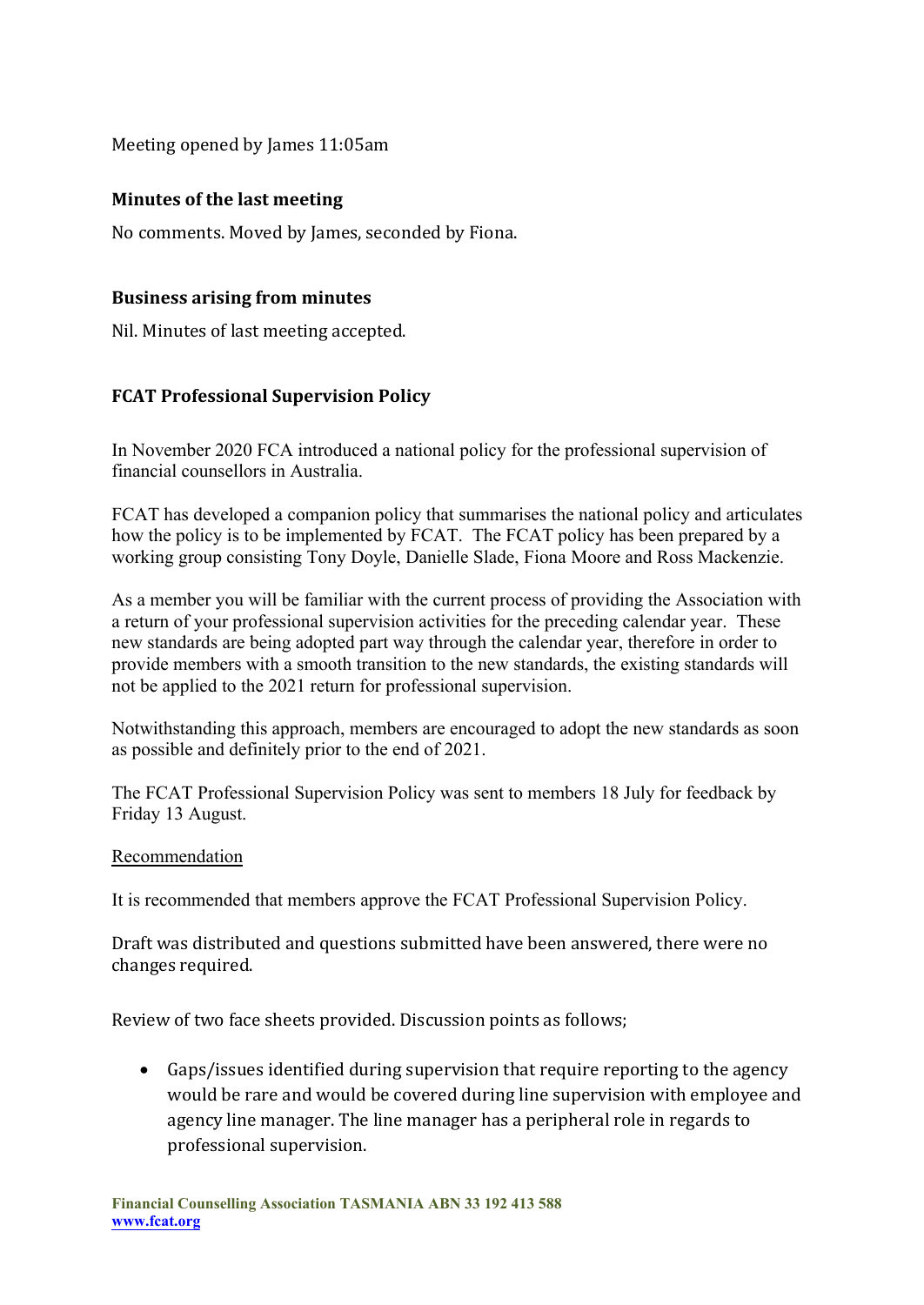- Three way supervision agreements clarification between the agency and external supervisor, to be further clarified re Anglicare agency three way supervision agreements
- Is there a conflict of interest if supervisor is an office bearer of FCAT no conflict of interest.
- List of approved supervisors are available on FCA website. You can add a supervisor to the list in the other category e.g. Lawyer.
- Query re when a member moves from associate to full member, or changes working hours from full/part time during a membership year and the hours required for supervision – the hours requirement is set by the national standard, can be further discussed with supervisor/FCAT.
- Clarification re associate members requiring 10 one to one supervision hours and full members can have a mix of one to one and group and other.
- The new policy commences Ian 1 2022.
- Clarification under which circumstances a supervisor can be removed misconduct as determined by the committee.
- Query if indemnity insurance could be provided by FCA indemnity insurance is governed state by state.
- Clarification if supervisor needs to be in the FC's state can be in any state as long as registered on FCA approved list of supervisors.

All members in favour of approval of FCAT professional supervision policy, approved, to be commenced Jan 1 2022.

#### **General Business**

Roundtable discussion of expectations for FCAT for the upcoming year;

 For FCAT to continue to support a variety of professional development opportunities and to be smart about how we do it e.g. using members to provide PD on their areas of expertise